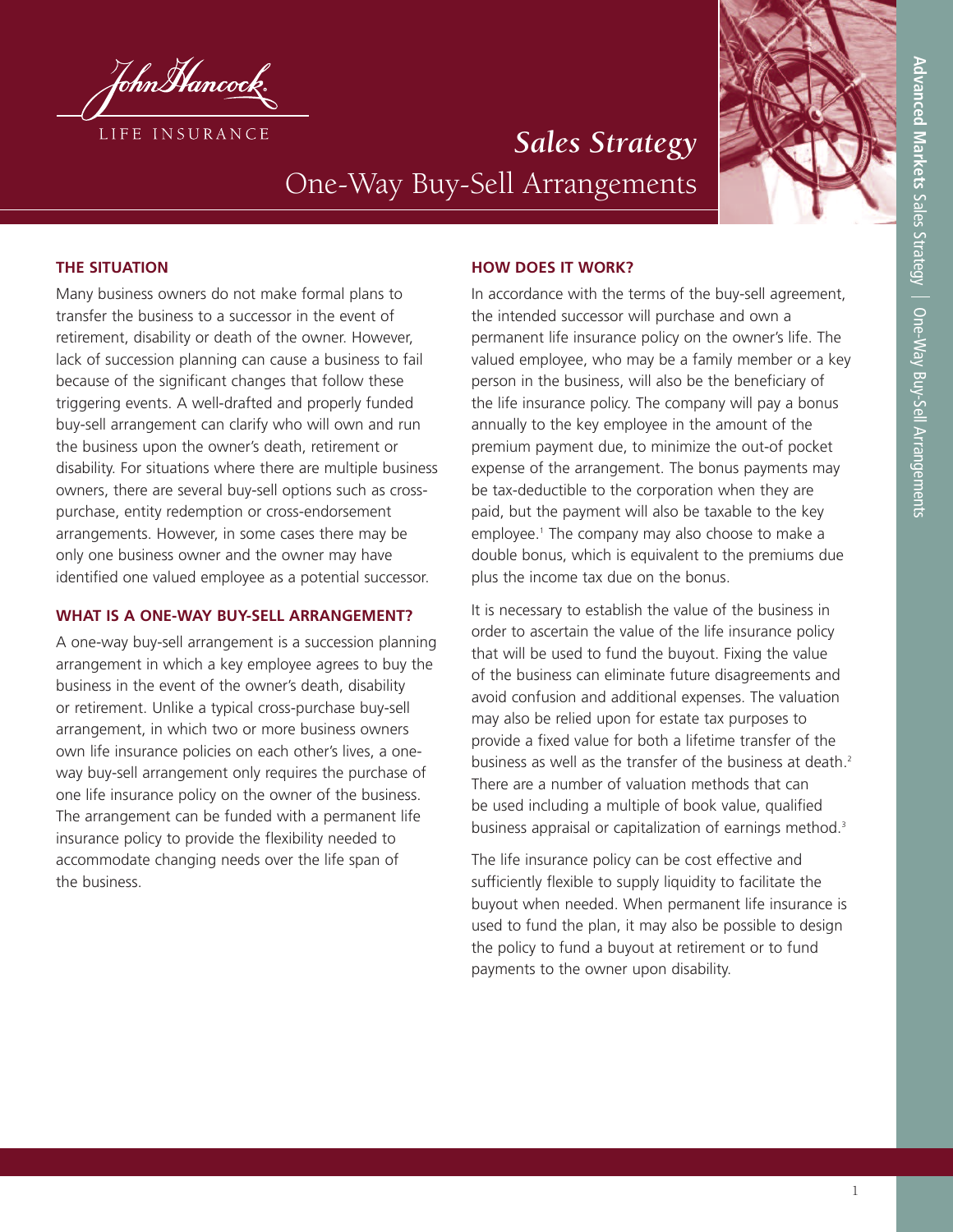

## **THE BENEFITS**

- The life insurance proceeds should not be subject to income taxes.<sup>4</sup>
- The company will receive a tax deduction for the bonus payments.
- The successor/employee should receive a full basis step-up for the purchase of the business interest.
- The life insurance policy does not increase the value of the business.
- The family attribution rules do not apply to a one-way buy-sell agreement.<sup>5</sup>
- Since the business entity is not a party to the buy-sell agreement, the corporate alternative minimum tax (AMT) and accumulated earnings tax do not apply to the policy proceeds.
- The value of the business may be fixed for estate tax purposes.
- Policy cash value may be available for purchase of the business during the owner's lifetime.

## **THE CONSIDERATIONS**

- The successor/employee will have to recognize the bonus amount received for life insurance premium payments as taxable income.
- Since the successor/employee owns the life insurance policy, the policy cash value will be includable in his/her estate, if he/she predeceases the business owner. 6
- Access to the policy's potential cash values may lower the death benefit needed to satisfy the buy-sell obligation.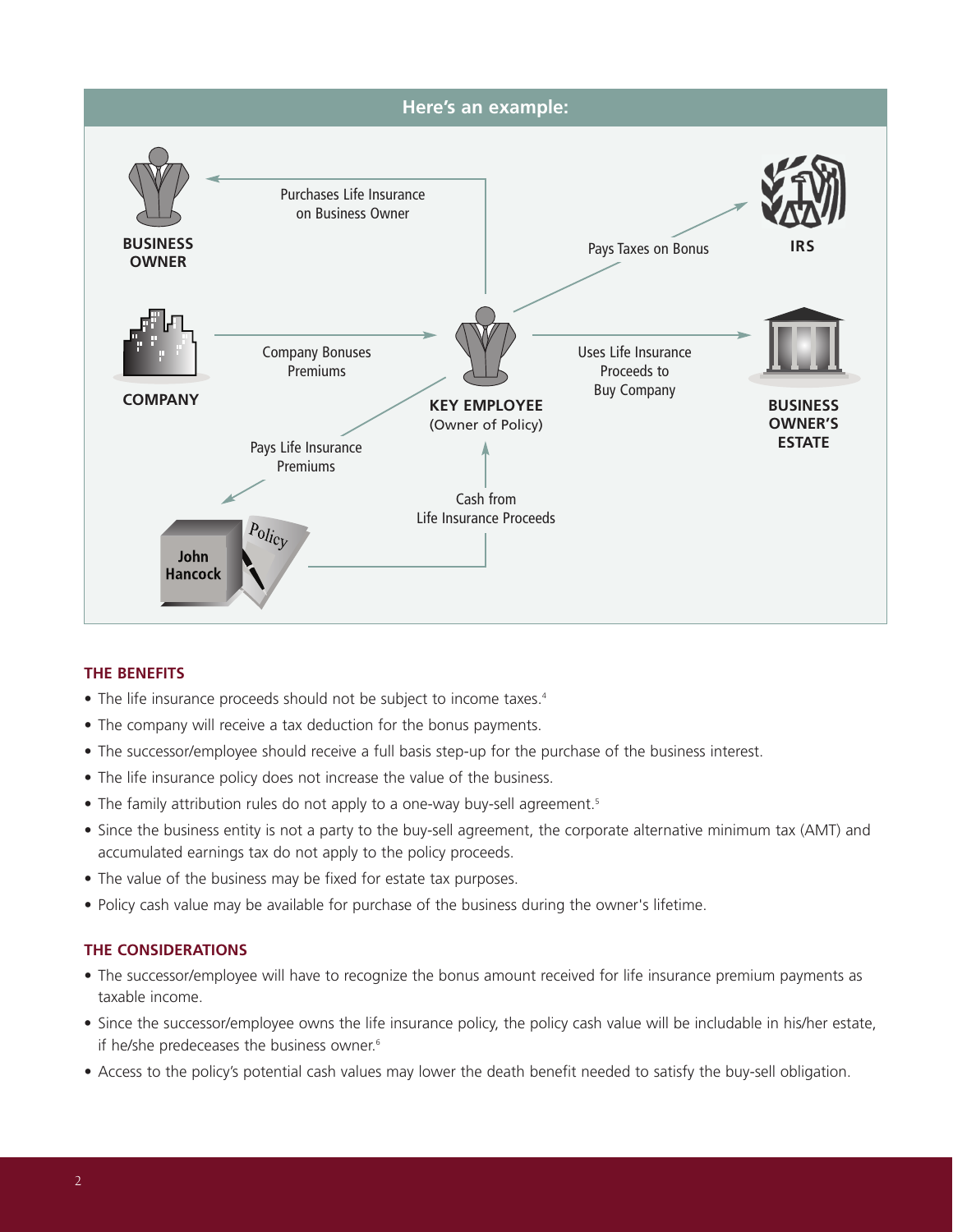#### **CASE STUDY:** MICHAEL EVANS AND JUDY SMITH

Michael Evans, age 55, is the sole owner of a successful furniture business, Evans Design, and he has decided that he wants to put a succession plan into place for the business. His designated successor is Judy Smith, one of his long-time employees. They have consulted with a financial advisor and determined that Michael and Judy should establish a one-way buy-sell agreement, with a life insurance policy on Michael's life to fund the arrangement. Michael has started to plan his retirement, and the buy-sell agreement states that Judy would use the insurance proceeds to buy out Michael's business interest.

Since the value of Michael's business interest is \$5,000,000, Judy will be the owner and beneficiary of a \$5,000,000 John Hancock Accumulation UL policy on Michael's life. Evans Design will pay Judy a bonus each year to cover the annual premium amount of \$185,962 for twelve years and Judy will be responsible for the income tax that will be due on the bonus payments. John Hancock's Accumulation UL product has high potential cash values which can allow Judy to begin the buyout during Michael's lifetime; this approach can also enable Michael to use some of the buyout payments for his retirement. The chart below shows that after Michael begins retirement at age 67, Judy can start taking annual withdrawals of \$250,000 from the policy for ten years to complete half of the business purchase during Michael's lifetime.

| Year | <b>After-Tax Corporate</b><br>Annual Outlay* | <b>Annual Premium</b><br>Payment | Available<br><b>Policy Cash Value</b> | <b>Annual Policy</b><br>Withdrawal <sup>7</sup> | <b>Net Policy</b><br><b>Death Benefit</b> |
|------|----------------------------------------------|----------------------------------|---------------------------------------|-------------------------------------------------|-------------------------------------------|
|      | \$120,875                                    | \$185,962                        | \$156,355                             | \$0                                             | \$5,000,000                               |
| 5    | \$120,875                                    | \$185,962                        | \$866,374                             | \$0                                             | \$5,000,000                               |
| 10   | \$120,875                                    | \$185,962                        | \$1,982,797                           | \$0                                             | \$5,000,000                               |
| 15   | \$0                                          | 0                                | \$2,166,736                           | \$250,000                                       | \$4,250,000                               |
| 20   | \$0                                          | 0                                | \$1,327,926                           | \$250,000                                       | \$3,000,000                               |

This is a supplemental illustration authorized for distribution only when preceded or accompanied by a basic illustration from the issuer. Benefits and values may not be guaranteed; the assumptions on which they are based are subject to change by the insurer. Actual results may be more or less favorable. Refer to the basic illustration for guaranteed elements and other important information. Based on Male, Preferred Non Smoker, age 55, twelve-pay policy, Massachusetts resident.

\* The After-Tax Corporate Annual Outlay includes the bonus payment of \$185,962 less the tax deduction of \$65,087 on the bonus.

As the chart indicates, the life insurance policy will help ensure that the succession plan outlined in the buy-sell agreement can be successfully implemented. Using the Accumulation UL product to fund the buy-sell arrangement will allow Judy to begin buying out Michael's interest during his life, and also help fund Michael's retirement. The death benefit will be available for Judy to complete the buyout of the business following Michael's death.

**For more information on One-Way Buy-Sell arrangements, please contact your local John Hancock representative or call the Advanced Markets Group at (888) 266-7498, option 3.**